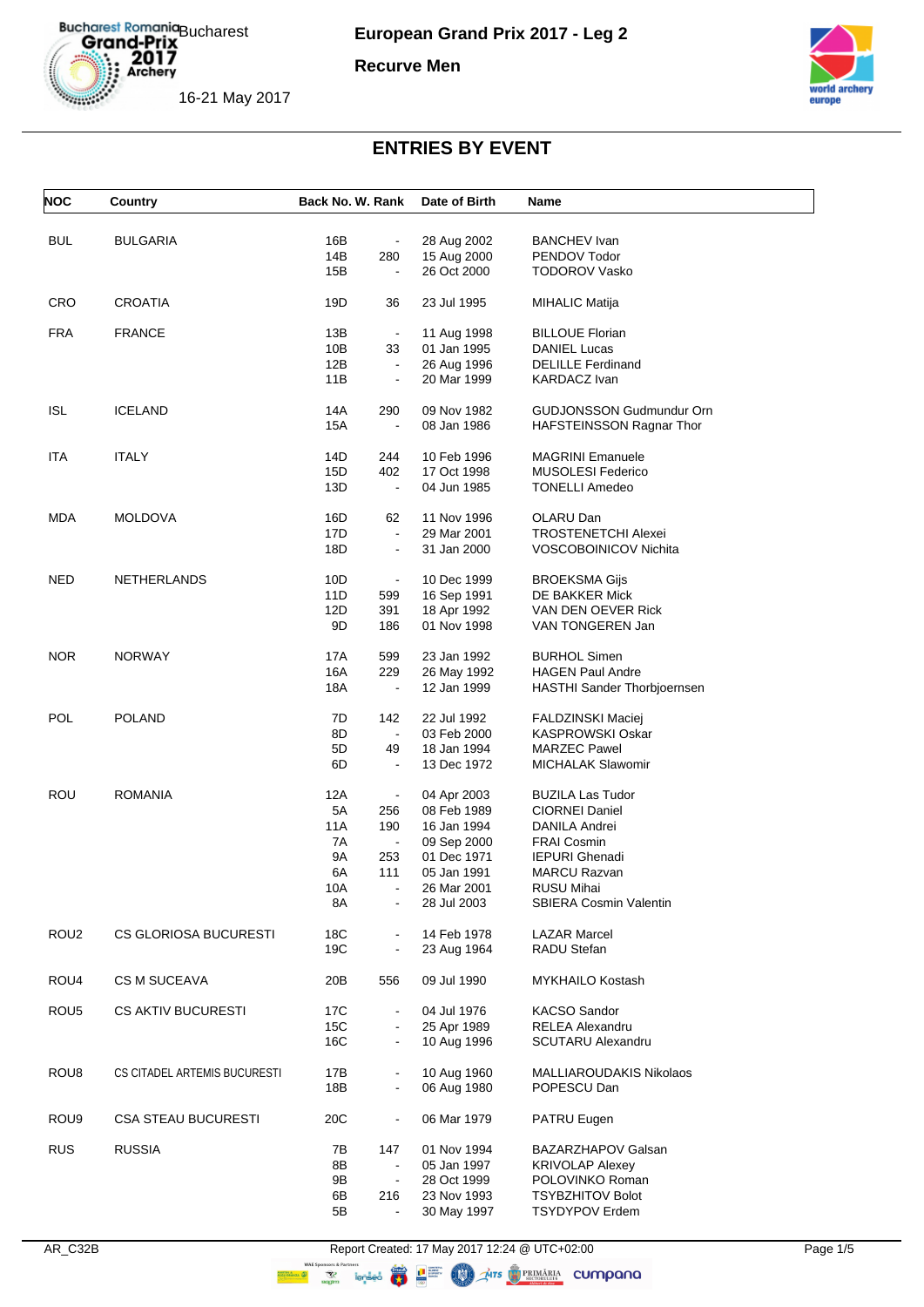Bucharest Romania<br>Grand-Prix<br>2017<br>Archery

**European Grand Prix 2017 - Leg 2**

**Recurve Men**



16-21 May 2017

| <b>NOC</b> | Country         | Back No. W. Rank |                          | Date of Birth | <b>Name</b>               |
|------------|-----------------|------------------|--------------------------|---------------|---------------------------|
| <b>SVK</b> | <b>SLOVAKIA</b> | 19A              | 234                      | 14 Mar 1996   | HURBAN JR. Vladimir       |
| <b>SWE</b> | <b>SWEDEN</b>   | 20A              | $\blacksquare$           | 03 May 1998   | <b>FLINK Ludvig</b>       |
| <b>UKR</b> | <b>UKRAINE</b>  | 7C               | 226                      | 27 Aug 1988   | <b>HAVELKO Yuriy</b>      |
|            |                 | 10C              | 225                      | 08 Nov 1992   | <b>HUNBIN Oleksii</b>     |
|            |                 | 8C               | 51                       | 06 May 1992   | <b>IVANYTSKYY Heorhiv</b> |
|            |                 | 5C               | 140                      | 18 May 1979   | <b>IVASHKO Markiyan</b>   |
|            |                 | 6C               | 185                      | 25 Jan 1995   | MAKAREVYCH Sergii         |
|            |                 | 9C               | 31                       | 24 May 1981   | <b>RUBAN Viktor</b>       |
| UKR1       | DINAMO UKRAINE  | 11C              | $\blacksquare$           | 08 May 1997   | CHERKEZ Vlad              |
|            |                 | 13C              | $\overline{\phantom{a}}$ | 13 Jun 1997   | <b>KOMAR Anton</b>        |
|            |                 | 12C              | $\blacksquare$           | 10 Jan 2000   | KOZHOKAR Ivan             |
|            |                 | 14C              | $\blacksquare$           | 01 Nov 1997   | ROZKYDNYI Serhii          |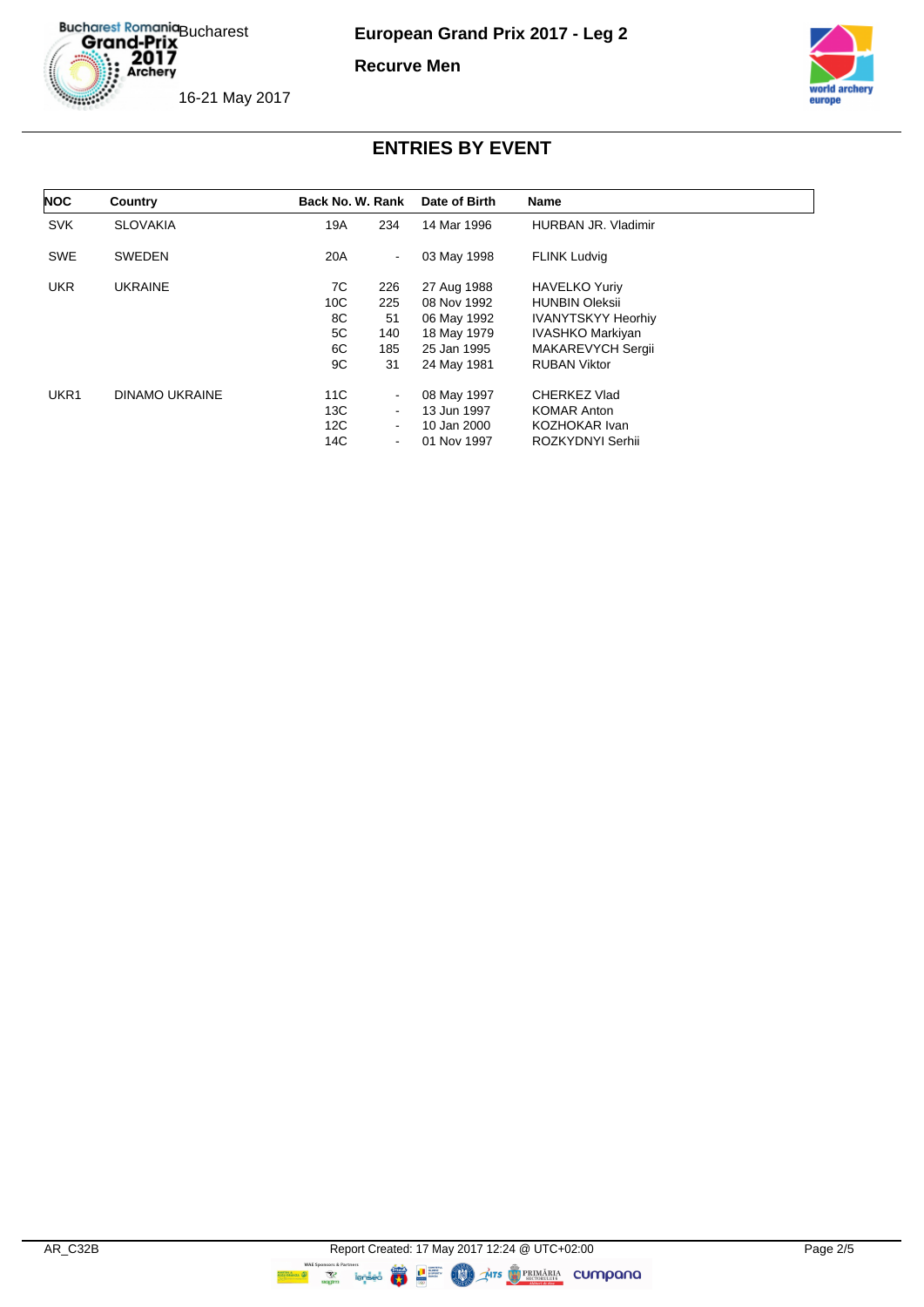Bucharest Romania<br>
Grand-Prix<br>
2017<br>
Archery

**European Grand Prix 2017 - Leg 2**

#### **Recurve Women**





| <b>NOC</b>       | Country               | Back No. W. Rank |                | Date of Birth | Name                           |
|------------------|-----------------------|------------------|----------------|---------------|--------------------------------|
|                  |                       |                  |                |               |                                |
| <b>EST</b>       | <b>ESTONIA</b>        | 14C              | 289            | 05 Jun 1989   | <b>KASAK Bessi</b>             |
|                  |                       | 13C              | 93             | 01 Dec 1993   | <b>PARNAT Reena</b>            |
|                  |                       | 16C              | $\blacksquare$ | 06 Mar 2000   | POLLUMAE Alexandra             |
|                  |                       | 15C              | $\blacksquare$ | 20 Dec 1988   | PREIMANN Anneli                |
| <b>FRA</b>       | <b>FRANCE</b>         | 9D               | $\blacksquare$ | 08 Sep 1993   | <b>BRIANNE Noemie</b>          |
|                  |                       | 7D               | $\blacksquare$ | 04 Oct 1997   | <b>GAUBIL Melanie</b>          |
|                  |                       | 11D              | $\blacksquare$ | 12 Apr 1998   | <b>GUY Oceane</b>              |
|                  |                       | 8D               | $\blacksquare$ | 05 Dec 1994   | <b>LACROIX Emilie</b>          |
|                  |                       | 10D              | $\blacksquare$ | 17 May 1997   | <b>TELLIER Clémence</b>        |
|                  |                       |                  |                |               |                                |
| <b>ISL</b>       | <b>ICELAND</b>        | 17A              | 252            | 30 Jul 1980   | <b>DAXBOCK Astrid</b>          |
| ITA              | <b>ITALY</b>          | 15A              | 81             | 21 Oct 1992   | <b>MANDIA Claudia</b>          |
|                  |                       | 14A              | 12             | 08 Aug 1988   | <b>SARTORI</b> Guendalina      |
|                  |                       | 16A              | 515            | 01 Jan 1996   | SPERA Loredana                 |
|                  |                       |                  |                |               |                                |
| LAT              | LATVIA                | 17C              | 163            | 17 Sep 1992   | <b>KREICBERGA Anete</b>        |
| <b>MDA</b>       | <b>MOLDOVA</b>        | 16D              | $\blacksquare$ | 08 Jan 2001   | <b>GATCO Milena</b>            |
|                  |                       | 17D              | 33             | 11 Oct 1993   | <b>MIRCA Alexandra</b>         |
|                  |                       |                  |                |               |                                |
| POL              | <b>POLAND</b>         | 11C              | $\blacksquare$ | 12 May 1992   | <b>BARAKONSKA Milena</b>       |
|                  |                       | 8C               | 443            | 27 Sep 1996   | <b>FARASIEWICZ Karolina</b>    |
|                  |                       | 7C               | 132            | 10 Jul 1991   | <b>LESNIAK Natalia</b>         |
|                  |                       | 10C              | $\blacksquare$ | 17 Dec 1997   | SMIALKOWSKA Magdalena          |
|                  |                       | 12C              | 355            | 07 Aug 1998   | <b>TOBOLEWSKA Anna</b>         |
|                  |                       | 9C               | 118            | 27 Jul 1997   | ZYZANSKA Sylwia                |
|                  |                       |                  |                |               |                                |
| POL <sub>2</sub> | <b>CWKS</b>           | 17B              | $\blacksquare$ | 24 Sep 1999   | <b>KOCAJ Marlena</b>           |
| ROU              | <b>ROMANIA</b>        | 10A              | $\blacksquare$ | 09 Dec 2017   | <b>AMAIESTROAIE Madalina</b>   |
|                  |                       | 7A               | $\blacksquare$ | 19 Jul 2002   | <b>FECIORU Ilinca Andreea</b>  |
|                  |                       | 8A               | 515            | 24 Apr 1999   | <b>FORRAY Emilia Georgiana</b> |
|                  |                       | 13A              | $\blacksquare$ | 29 Mar 2001   | <b>ILICA Adina</b>             |
|                  |                       | 11A              | 443            | 29 Jun 1996   | <b>IOSUB Patricia</b>          |
|                  |                       | 9Α               | $\blacksquare$ | 06 Jun 2003   | <b>MIKLOS Beatrice</b>         |
|                  |                       | 12A              | $\blacksquare$ | 16 Aug 1999   | SBIERA Madalina Maria          |
|                  |                       |                  |                |               |                                |
| <b>RUS</b>       | <b>RUSSIA</b>         | 14D              | 98             | 19 Nov 1997   | DORZHIEVA Balzhin              |
|                  |                       | 15D              | $\blacksquare$ | 30 Nov 2001   | KHARITONOVA Viktoria           |
|                  |                       | 12D              | $\blacksquare$ | 22 May 1993   | <b>OSIPOVA Elena</b>           |
|                  |                       | 13D              |                | 01 Mar 1999   | SHEGOLKOVA Vladislava          |
| <b>UKR</b>       | <b>UKRAINE</b>        | 12B              | 10             | 03 Apr 1993   | MARCHENKO Veronika             |
|                  |                       | 7B               | 366            | 20 Nov 1992   | PAVLICHENKO Daria              |
|                  |                       | 11B              | 34             | 09 Feb 1995   | PAVLOVA Anastasia              |
|                  |                       | 9Β               | 136            | 14 Mar 1994   | RODIONOVA Polina               |
|                  |                       | 10B              | 44             | 03 Feb 1993   | SICHENIKOVA Lidiia             |
|                  |                       |                  |                | 16 Jul 1989   |                                |
|                  |                       | 8B               | 205            |               | SOKOLENKO Kateryna             |
| UKR1             | <b>DINAMO UKRAINE</b> | 16B              | $\blacksquare$ | 06 Jan 1998   | MAZORCHUK Kateryna             |
|                  |                       | 14B              | $\blacksquare$ | 07 Oct 2002   | NAUMOVA Zhanna                 |
|                  |                       | 13B              |                | 16 Jan 1998   | PARKHOMENKO Anna               |
|                  |                       | 15B              | 508            | 11 Nov 1997   | TRAPEZNIKOVA Solomiya          |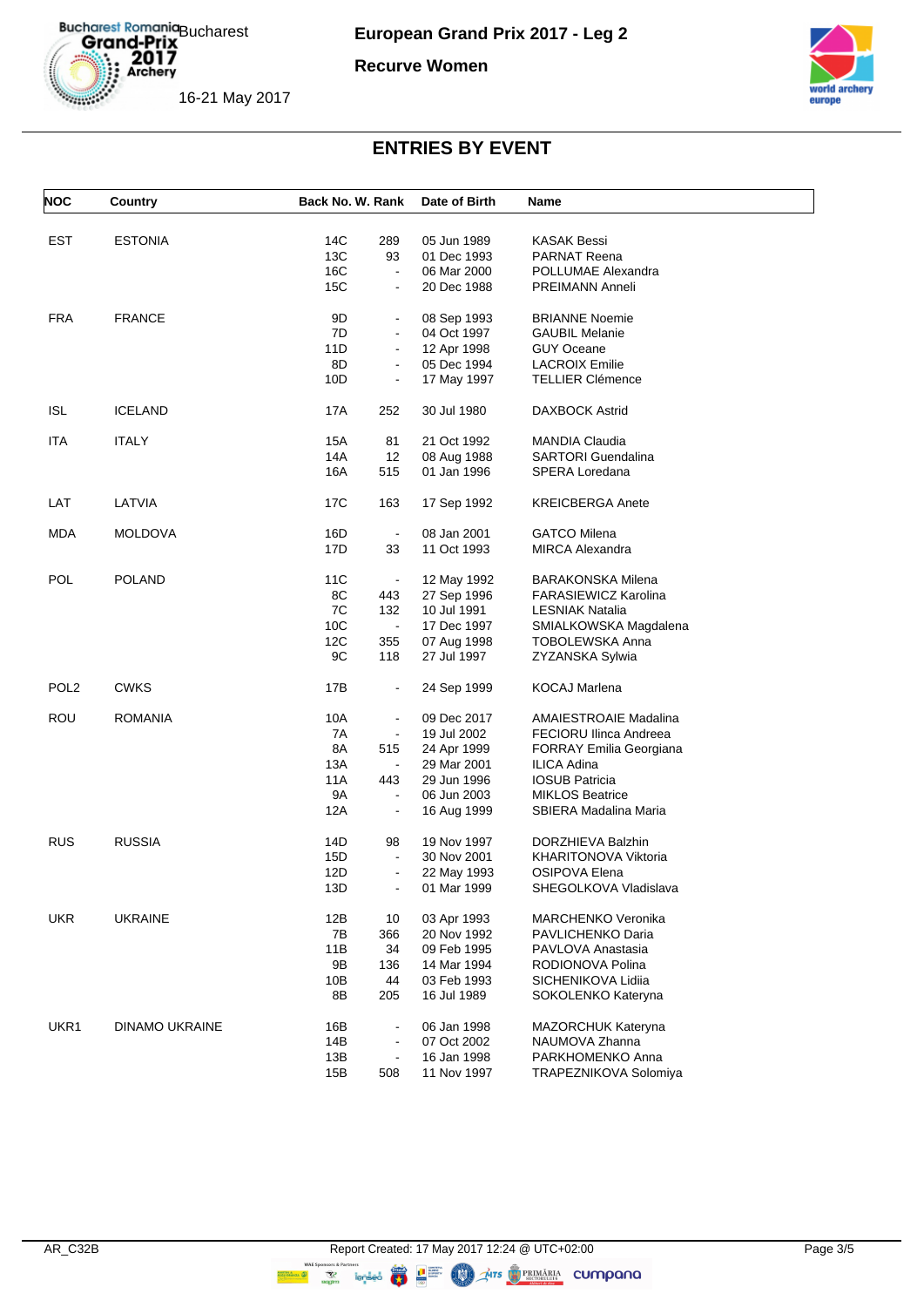

**European Grand Prix 2017 - Leg 2**

**Compound Men**



16-21 May 2017

| <b>NOC</b>       | Country                      | Back No. W. Rank |                | Date of Birth | Name                            |
|------------------|------------------------------|------------------|----------------|---------------|---------------------------------|
| <b>BUL</b>       | <b>BULGARIA</b>              | 27D              | 294            |               | PETROV Viktor                   |
|                  |                              | 28D              | 217            | 19 Jul 1987   | <b>VASSILEV Marin</b>           |
|                  |                              | 26D              | 294            | 30 Jul 1965   | <b>VUCHKOV Dobromir</b>         |
|                  |                              |                  |                |               |                                 |
| <b>ISL</b>       | <b>ICELAND</b>               | 29A              | 256            | 09 Nov 1982   | <b>GUDJONSSON Gudmundur Orn</b> |
| ITA              | <b>ITALY</b>                 | 25D              | 23             | 19 Jun 1994   | <b>NENCIONI Michele</b>         |
|                  |                              | 24D              | $\blacksquare$ | 05 May 1991   | POLIDORI Jacopo                 |
|                  |                              | 22D              | 123            | 17 Jun 1967   | <b>SIMONELLI Alberto</b>        |
| <b>NOR</b>       | <b>NORWAY</b>                | 31C              | 54             | 02 Mar 1995   | <b>HAUGSETH Mads</b>            |
| <b>POL</b>       | <b>POLAND</b>                | 30D              | 318            | 24 Apr 1994   | PRZYBYLSKI Lukasz               |
|                  |                              | 31D              | 222            | 09 Feb 1999   | <b>SZELAG Filip</b>             |
|                  |                              |                  |                |               |                                 |
| ROU              | <b>ROMANIA</b>               | 28A              | 113            | 11 Jun 1974   | <b>ACHILIE Ovidiu</b>           |
|                  |                              | 26A              | 113            | 25 Jan 1975   | <b>DUMITRASCU Gerard</b>        |
|                  |                              | 22A              | 495            | 26 Jun 1962   | <b>FENECHIU Horia</b>           |
|                  |                              | 32A              | $\sim$         | 08 Jun 1976   | <b>GRUIESCU Cosmin</b>          |
|                  |                              | 24A              | $\blacksquare$ | 08 Jan 1965   | MURESIANU Ioan Valentin         |
|                  |                              | 25A              | 254            | 05 May 1975   | PUSCA Gigi                      |
|                  |                              | 27A              | 495            | 29 Jan 1997   | <b>RUSU Valentin</b>            |
|                  |                              | 23A              | 216            | 06 Mar 1969   | <b>VLAD Marius</b>              |
| ROU3             | <b>CS BESTA BUCARESTI</b>    | 30C              | $\blacksquare$ | 13 Apr 1980   | <b>KELEMEN Cristian</b>         |
| ROU <sub>5</sub> | <b>CS AKTIV BUCURESTI</b>    | 30B              | 495            | 27 Aug 1971   | <b>DANILET Neculai</b>          |
|                  |                              | 29B              |                | 15 Jan 1975   | NICOLAE Doru                    |
| ROU6             | <b>CS KINETIK BUCURESTI</b>  | 31B              | 495            | 01 Mar 1971   | FILIP Ghiorghi                  |
| ROU7             | <b>CS LAMONT CLUJ</b>        | 29C              | 617            | 15 Dec 1966   | <b>CODREA Daniel</b>            |
|                  |                              | 32C              | 617            | 21 Apr 1971   | RAICU Bogdan                    |
|                  |                              |                  |                |               |                                 |
| ROU8             | CS CITADEL ARTEMIS BUCURESTI | 25B              | $\blacksquare$ | 19 Jan 2002   | <b>DARASTEANU Flavius</b>       |
|                  |                              | 24B              |                | 12 Dec 1964   | <b>MATEI Gheorghe</b>           |
|                  |                              | 22B              | 495            | 17 May 1967   | PUSCASU Adrian                  |
|                  |                              | 23B              | $\blacksquare$ | 27 Nov 1977   | STEFANESCU Daniel               |
| ROU <sub>9</sub> | <b>CSA STEAU BUCURESTI</b>   | 23C              |                | 28 Aug 1978   | <b>BUTOI</b> Ionut              |
|                  |                              | 24C              |                | 24 Feb 1979   | COJOCARU Emil                   |
|                  |                              | 27C              | $\blacksquare$ | 06 Mar 1979   | <b>PARVU Catalin</b>            |
|                  |                              | 25C              |                | 29 May 1967   | PEGULESCU Augustin              |
|                  |                              | 26C              |                | 29 Sep 1963   | PETRUT Dorin                    |
|                  |                              | 28C              |                | 15 May 1971   | <b>TOMA Mihai</b>               |
| <b>SRB</b>       | <b>SERBIA</b>                | 32B              | 146            | 10 Feb 1995   | ZIKIC Stefan                    |
| <b>UKR</b>       | <b>UKRAINE</b>               | 28B              | 318            | 11 Aug 1994   | KISHCHAK Bohdan                 |
|                  |                              | 26B              | 241            | 27 Apr 1972   | LVOVSKYY Dmytro                 |
|                  |                              | 27B              | 110            | 16 Sep 1969   | VINOGRADOV Roman                |
|                  |                              |                  |                |               |                                 |